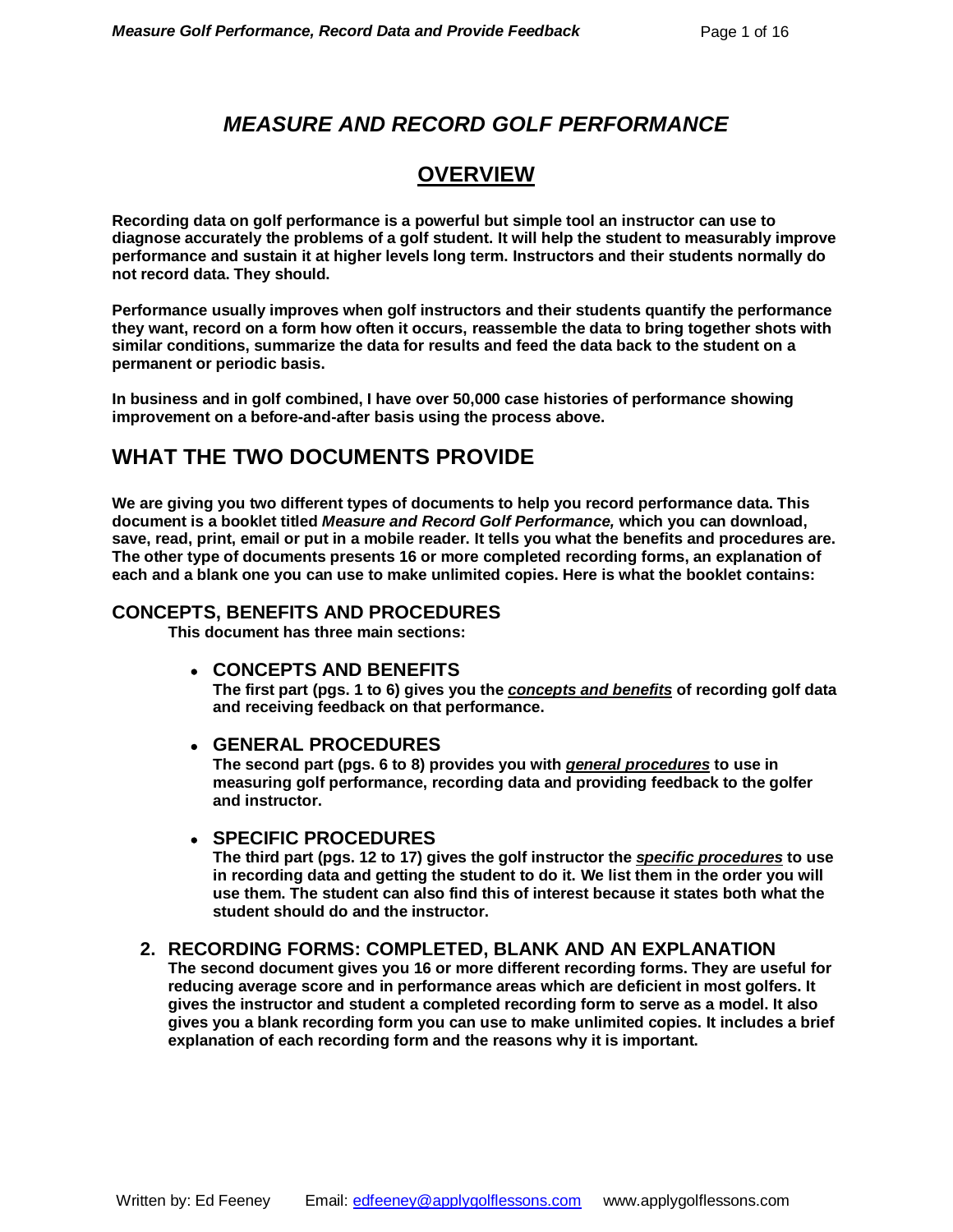#### **THIS FIRST DOCUMENT COVERS THESE TOPICS**

- *Why* **the instructor and the student should measure performance.**
- *What* **types of golf performance you can and should measure.**
- *When* **the measurement should occur***.*
- *How* **to record the data, summarize it and calculate percentages simply and quickly.**
- **How to be successful in having the student record data.**
- **How** *long* **the student should continue measuring and reporting performance.**

# **GENERAL CONCEPTS**

**This section states the general concepts in the process of measuring and recording golf performance.**

### **WHO SHOULD READ THESE DOCUMENTS AND USE THEM**

**All instructors should read and use these procedures with all students. All students should read this to know what they and the instructors should do to record performance data and to provide feedback for the rest of their playing careers.**

### **WHY DOES MEASURING AND RECORDING DATA WORK SO WELL**

**Without recording this data, neither the instructor nor the student will have an accurate picture of the student's performance.** 

**OVERESTIMATING ONE'S PERFORMANCE** 

**With traditional golf instruction, neither party measures and records performance data on more than 5% of the lessons. In the absence of receiving data on performance, 80% of the golfers will overestimate their performance, often by wide margins. When you do not think you have a problem, you do not spend time on it, ask for solutions or experiment.**

#### **JUMBLED SEQUENCE OF RESULTS AND NO USE OF A COMPUTER**

**There is another reason why recording performance data works so well. During a round, you never hit the same shot twice in a row, unless you incur certain penalties. You go from a driver, to an iron, to a putter. No shot is the same distance, has the same lie or target and the results vary from shot to shot. Therefore, it is hard for a student or the instructor to store the data in their minds into neat data bins, constructed only to hold data for that type of shot. A computer can store and instantly recall data on thousands of shots, but the human mind finds that almost impossible to do.**

### **REASONS FOR RECORDING DATA BEFORE THE LESSON**

**There are three reasons why the instructor should gather performance data** *before* **the lesson and have the student do so** *during and after* **lessons, and sometimes also** *before* **the lessons:**

#### **1. LITTLE OR NO OBSERVATION ON THE COURSE**

**Before the lesson starts, most instructors do not observe their students perform during a round. The player's performance in the practice area is different than it is on the course, because the lie, target and psychological pressures are different.**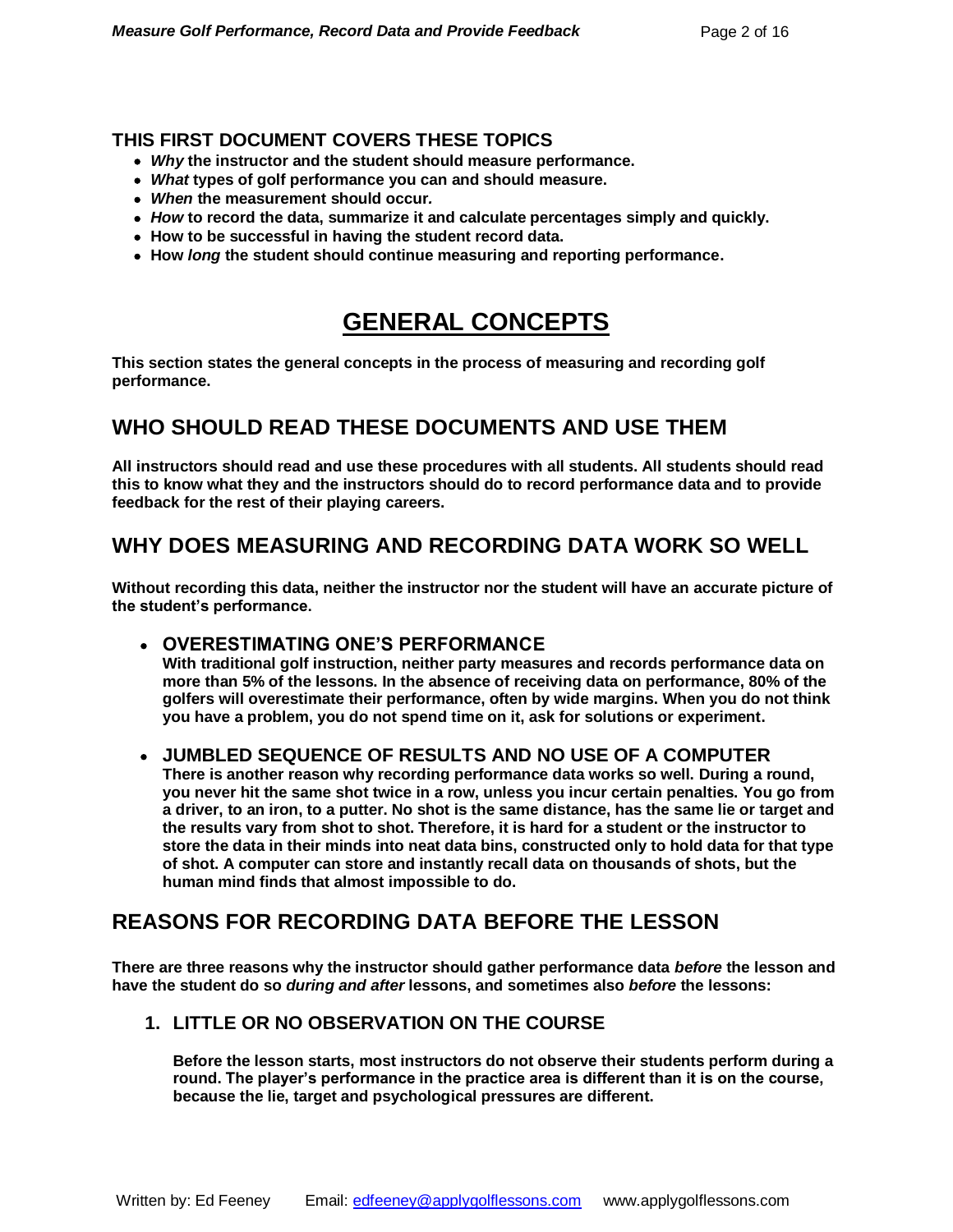#### **2. STUDENTS DO NOT KNOW ACCURATELY WHAT THEIR PERFORMANCE IS**

**My extensive research shows the most golf students do not know what their performance is in most parts of their games, but they** *think* **they know. Worse, in the absence of data feedback, 80% of the students overestimate performance, often by wide margins.**

**They only know accurately what it is when they state it in measurable terms, record it, summarize it over many shots and receive cumulative feedback from that data.** 

**This tendency to overestimate is not limited to beginners. It applies to all types of golfers, including professional stars, such as members of the Ryder Cup and the LPGA Hall of fame as well. For example, a PGA Tour star and member of multiple Ryder Cup Teams told me that when he missed putts that reached the distance of the cup, he missed on the high side of the curve to the cup 98% of the time. Wrong. It was 73% of the time. And it was not 73% of the misses on the** *high* **side. It was 73% — on the** *low* **side. As we all know, if a missed putt reaches the distance of the cup or beyond and gravity is curving it**  *away* **from the cup (sometimes referred to as "below" the cup, the "low" side or the "amateur" side), it has no chance of going in the cup.** 

**If on missed putts, the golfer thinks he is missing 98% of the putts on the high side when he is actually missing 73% on the** *low* **side, he makes no adjustment and simply repeats the same general aiming or stroking error.** 

**A member of the LGPA Hall of Fame told me that she sank 95% of her six-foot putts for par. Wrong. She sank 54% of them at that time. Why practice or make any changes when you think you are sinking 95% of them, when it is actually 54%?**

**Some instructors and players react to this information by stating they would withhold summary information about the pattern of past errors so that the player would feel**  *optimistic* **about the probability of success on the next putt.**

**While it is true the players need to be optimistic about making the** *next* **putt, they need accurate cumulative information to improve or to maintain performance at high levels. Just to maintain confidence, would you prevent a bowler from seeing or hearing that each roll of the bowling ball was in the gutter? No, of course not.** 

#### **3. THE DATA STUDENTS NOW COLLECT IS NOT VERY USEFUL**

**Over 95% of the students rarely track their peformance prior to the lesson. The data they do collect on their performance during a round is of little use in identifying the exact pattern of errors. Therefore, if the objective is to achieve the largest reduction in average score — and it should be —instructors should not rely on what their students say is the biggest problem in their games. The instructor should measure the student's performance before the lesson starts, compare it to measurable standards, calculate the potential drop in average strokes per round and select the area offering the best potential for stroke reduction as the subject of the lessons.**

**For example, students might say they measure the total number of putts per round and/or the number of three-putt greens. A student might say she averages five, three-putt greens per round. But that data does not tell either the instructor or the player what the**  *conditions* **were for the three-putt greens. In addition, both parties need to know what the cumulative** *results* **were on the putts, such as long or short, right or left, above or below the curve.**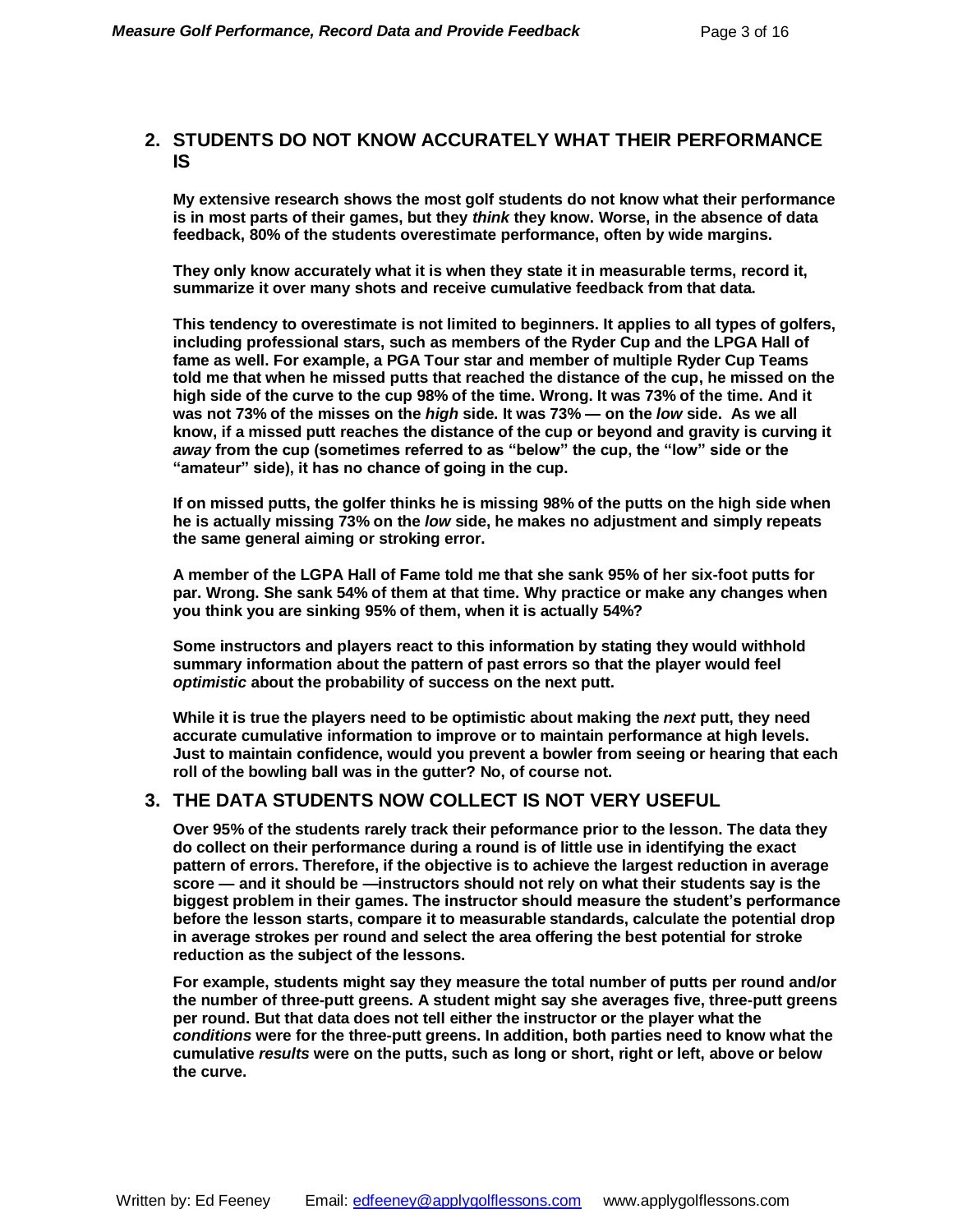**It would help immensely to know what the percentage of three-putt greens is by starting distance. What percentage of such three-putt greens stopped short of the cup versus long? What are the stopping distances and directions? What percentage missed right versus left? What percentage of the missed putts that reach the distance of the cup roll**  *below* **the curve to the cup (gravity prevents such putts from going in the cup)?**

**The student might report on how many greens she hits. However, that reveals no data on the nature of the shots that missed the green. Are more of the misses to the right or to the left, long or short, how far away did their ball stop from the target and in what clock-hour direction from it? What ball-flight patterns caused this? The player has no data. Most players will answer a question on this, but they base it on opinion and not data. The answer is probably incorrect, often greatly so.**

**What is interesting is that the data the student and the instructor needs is available with a few strokes of a pen and without any delay in playing a round.**

### **THE BENEFITS**

**Numerous experiments show that when the instructor and the student measure and record performance and provide accurate and timely feedback of the data, the following occurs:**

- **A higher percentage of the instructor's students improve.**
- **The average score drops by a larger number of strokes.**
- **The improvement occurs faster.**
- **The student sustains the improvement longer.**
- **The student's performance is more consistent.**

**Here are some of the many other benefits instructors and students receive for measuring performance before, during and after lessons:**

#### **1. FOCUS LESSONS ON THE HIGHEST POTENTIAL STROKE SAVINGS**

**When the instructor or student collects data on performance prior to the lesson, it will help them choose the area of the student's game that offers the largest potential for stroke reduction. The bigger the drop in the student's average score, the more lessons students take and the more referrals students give.** 

**What area of the game offers the student the largest stroke reduction in the least amount of time? In a poll of the Top 100 golf instructors, 76% said the short game. My research shows they are correct. Yet in my surveys, only 14% of the lessons were on the short game. Obviously, in the majority of their lessons, instructors and students need to suggest more short game lessons.**

**The instructor and the student need a process for determining which area of the student's game offers the largest potential for saving strokes. That process, which I urge every instructor to use, begins by** *measuring* **the student's performance in all areas of the game, not by assuming the student's opinion is correct.**

**This measurement should start** *before* **either party makes a decision on what part of the game will be the subject of the lesson. Ideally, the instructor will collect it on the course during a round or mutltiple rounds. If that is impractical, the instructor should collect it in the practice area with the student hitting all types of shots from all types of lies and target conditions commonly found on the course.** 

**The instructor, or a trained person, such as an assistant, senior or junior can observe, measure and record the data. The student can also do this if the instructor gives the**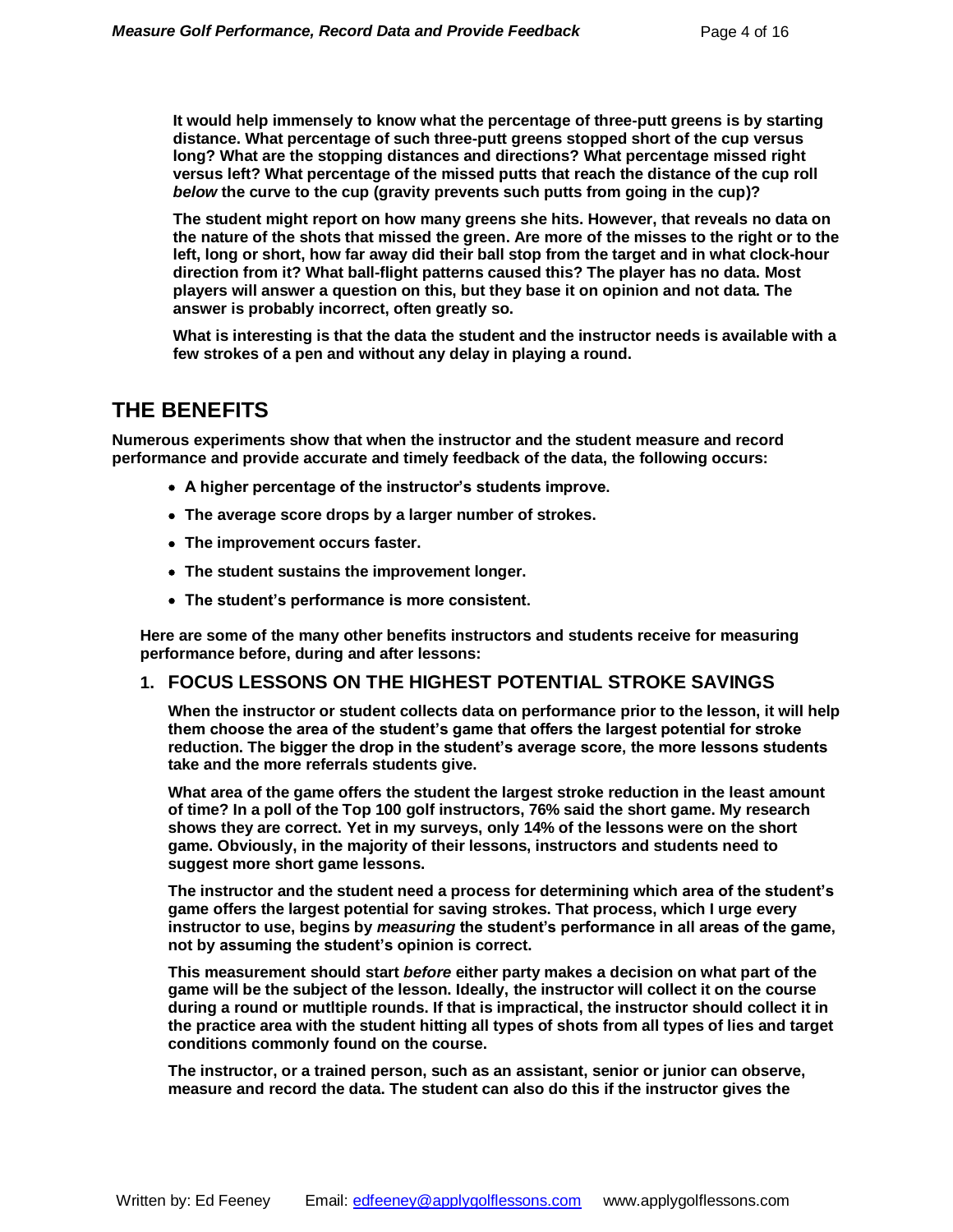**student my StrokeSaver scorecard to use during a round and a written instruction sheet, which is included in the package of recording forms in the companion document.**

**If little time is available to measure, the instructor should observe the student hitting 30 assorted shots, from putts. chips and pitches to iron and woods. That is not enough to have any great confidence in the data you collect, but it is better than basing it on the student's impressions, which so often are inaccurate.** 

#### **2. PROVIDES MARKETABLE PROOF OF STUDENT IMPROVEMENT**

**This data will give the instructor and the student proof as to whether, and to what degree, improvement occurred. Measuring performance during and after the lesson and comparing it to pre-lesson performance shows the instructor and the student how well the instruction is working. It is also proof to prospective students that the instructor produces measurable improvement in students.**

#### **3. HELPS YOU SELECT BETTER SWING AND TEACHING TECHNIQUES**

**By providing data on how much it improved performance versus the pre-lesson levels and versus other swing and teaching techniques — it helps the instructor select the best solution. Pre- and post-lesson data is rarely gathered and presented in instruction books, articles and video tapes.**

#### **4. PRODUCES MORE LESSONS, HIGHER FEES AND GREATER JOB SECURITY**

**With data showing improvement, instructors who gather data and display it publicly will stand out like a beacon from other instructors. They will attract more students, be able to raise lesson fees and have both better job security and a resume that stands out from the crowd.** 

#### **5. PLAYER IMPROVES PERFORMANCE DURING SOLO PRACTICE**

**Research shows that having the student measure, record and summarize data during practice will tend to increase the number of balls hit, cause a desirable change in what type of shots the student hits and improve practice performance.** 

#### **6. INSTRUCTOR AND STUDENT OBSERVE MORE ACCURATELY**

**Whoever records data, becormes a more accurate observer of that performance. That applies whether one is recording the score by type of shot, the pattern of ball-stopping positions, ball flight directions, measurable swing and stance behaviors or mental thoughts stated by the student.** 

**Measuring performance during play on the course corrects the students' misperceptions of how well they are doing and leads to faster correction.**

#### **7. FORCES THE INSTRUCTOR TO BECOME MORE SPECIFIC**

**The person recording performance data can only do this accurately if the shot results or the movements of the club or body are described in observable, measurable and objective terms. Thus, it forces one to be more specific. Rating shots on an arbitrary scale of one to five, for example, is too subjective to be useful.**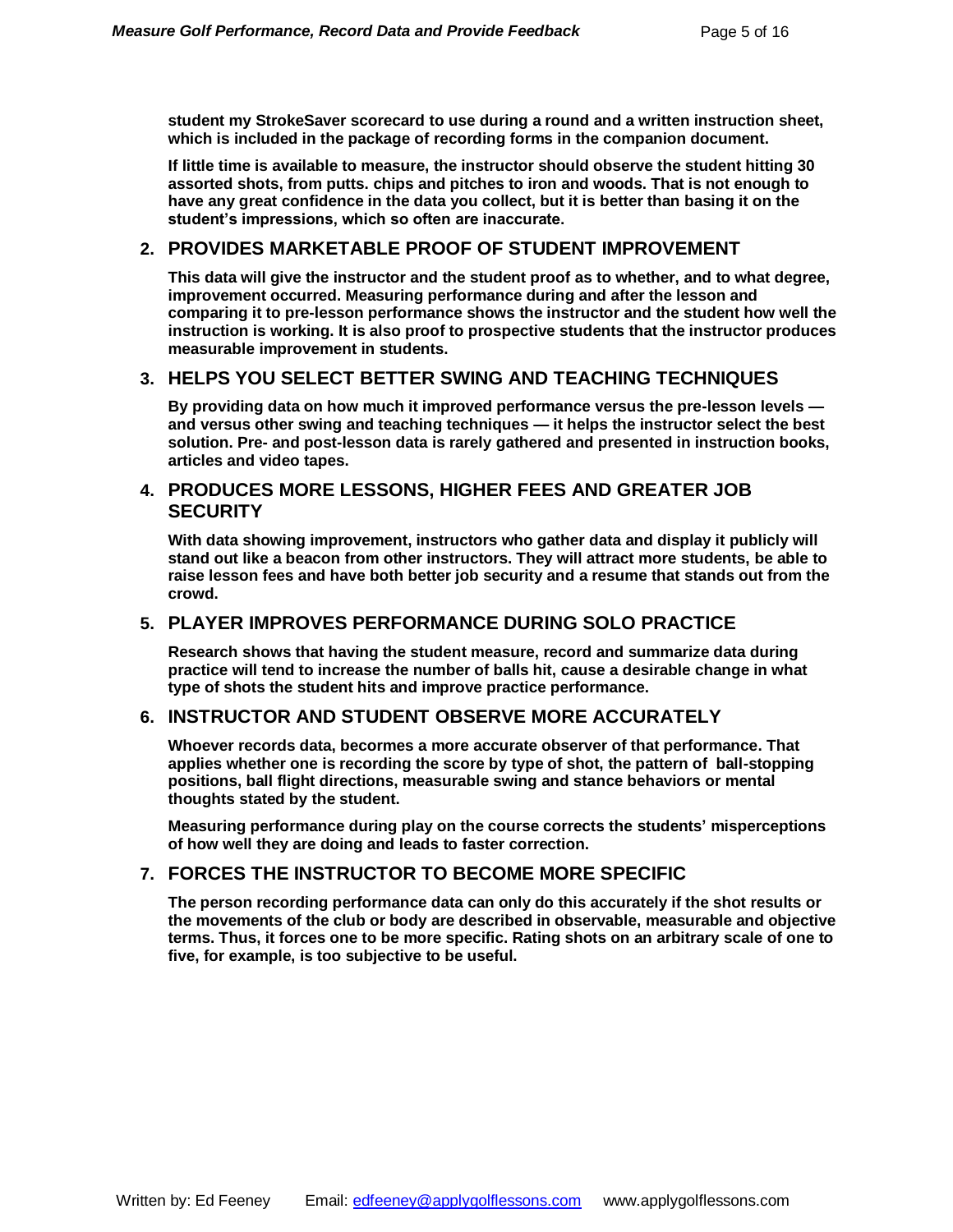#### **8. THE STUDENT SELF-CORRECTS**

**When the student measures and records performance, it often provides the type of information which leads to student self-correction during solo practice and play. Only when the student self-corrects is that information called "feedback." For each swing behavior they advocate, instructors should provide the student with a matching selfcorrecting feedback system. At best, that happens on about 10% of the swing behaviors.** 

**The absence of feedback is why so many students report they cannot "take the instruction to the course." If the instructor does not offer a feedback system one for each swing behavior, the student should ask for one. If none is offered, the student should borrow one from our forms document or invent one.** 

### **I SEE THE SHOT RESULTS; WHY RECORD DATA**

**The student sees the results of all shots, with the exception of those hit into a bright sun, a fog, or the trees. If you see most shots, why should you then record what the shot conditions were, the clubs used and the shot results?** 

**The reason is that the minds of instructors and students do not re-assemble the data into neat bins of similar shots, summarize the data and calculate percentages for their results. For example, what percentage of uphill putts of 10 feet that broke to the right did the student sink in the past six months? What percentage missed right versus left? What percentage stopped short of the cup versus long? What percentage missed on the low side of the curve versus on the high side? My research shows that over many such shots, over many rounds and during practice, instructors and students do not recall this accurately.** 

**You cannot improve the performance of the student unless you know precisely what the error patterns of the student are.** 

## **GENERAL PROCEDURES**

### **WHAT DATA YOU CAN AND SHOULD MEASURE**

**In golf, a drop in the student's average score over a long period is the prime indicator of instruction results. For example, assuming the golfers play the same number of rounds, it is the most accurate predictor of money winning statistics on the PGA Tour. What is most important is not the student's swing or the student's newly acquired knowledge of how to swing. The most useful measure of lesson effectiveness is the change in the student's average score, achieved under similar conditions.** 

**It is not how much "knowledge" the student acquired. It is not what the student learned about what was wrong with the swing. It is not how cleverly the instructor imparted knowledge. Nor is it how much the student likes the instructor.** 

**In making the decision on** *what* **to measure, always start by determining what the average score, handicap or handicap index is before the lessons start and what the student thinks it could be with lessons and practice.** 

**Then chain backwards step by step from average score to what causes it. Each cause then becomes a result with, in turn, its own cause. This logic tree is also very useful to you in selecting what to** *correct***, as well as in what to** *measure***.**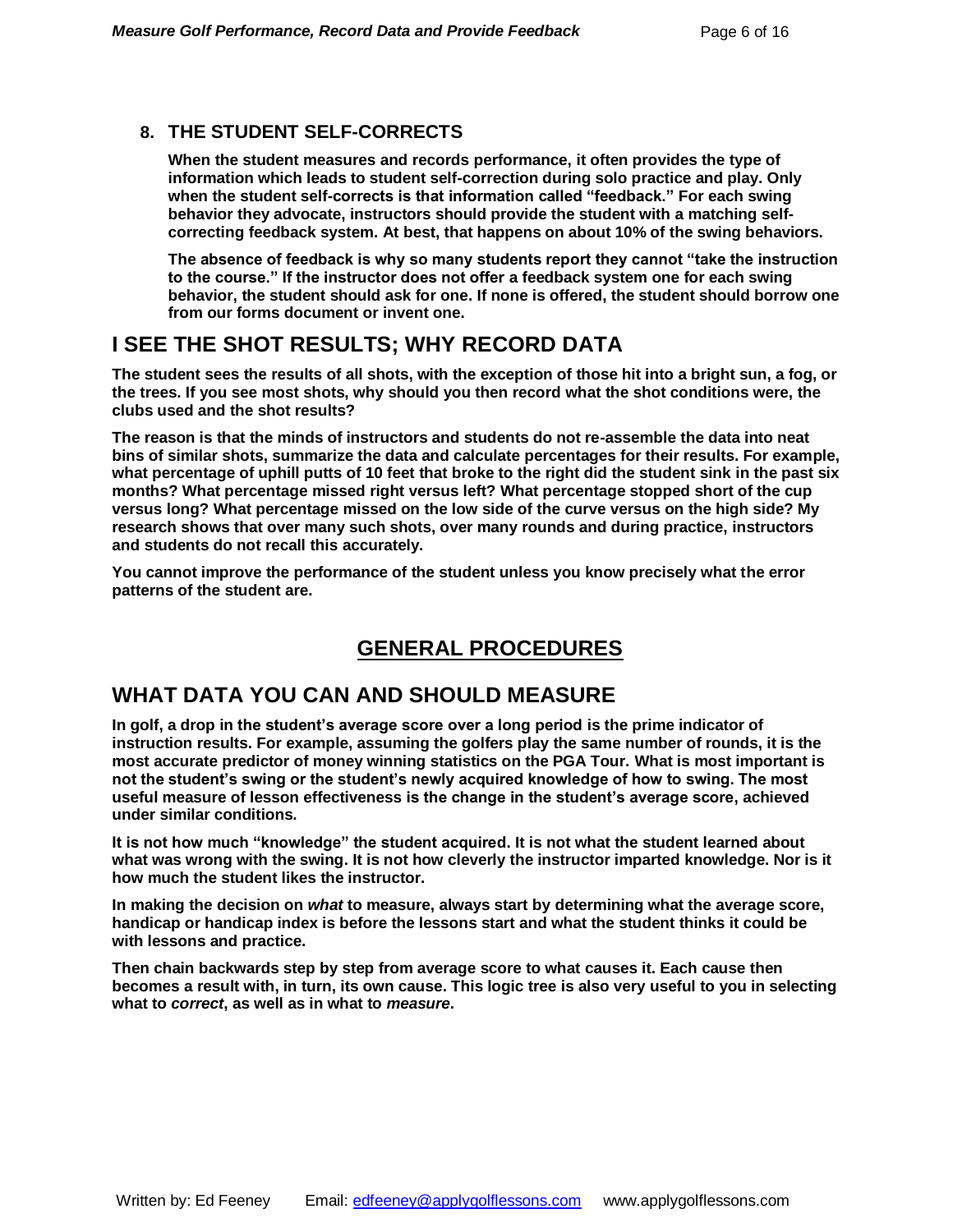### **CHAINING BACKWARDS**

**From the examples of recording forms we provide in the other documents, try to select one or more measures of the following student performance. This is our list of general performance areas to measure, arranged in a backward chaining order, starting with the most important:**

Here are the major areas to measure, listed in a logical, backward-chaining **process:** 

#### **1. SCORE**

**What is the student's average 18-hole score, handicap or handicap index?**

### **2. SEGMENT OF HOLE SCORING**

**How many shots on average does it take the student to hole out from some specific distance and lie on the hole, other than from the tee? For example, how many shots on average does it take to hole out from 30 yards out of light rough?**

#### **3. BALL-STOPPING PATTERN**

**For many shots of a similar distance bracket or club, what is the ball-stopping pattern by distance and direction of the ball from the target?**

#### **4. BALL FLIGHT**

- **What is the direction of initial flight ball flight in relation to the intended starting line?**
- **What is the direction of any later curvature on that actual flight path?**

#### **5. CLUB**

**You infer the following two questions by observing carefully the ball flight in relation to the intended starting line and the target and by applying the ball flight laws.**

- **What was the direction of the clubhead at impact?**
- **What was the direction the clubface was looking at impact?**

#### **6. BODY**

- **What crucial body movements occurred that caused the above club movement. They should describe the body movements so that they are observable, measurable and stated so clearly that there is no disagreement as to whether or not it occurs.**
- **Subordinate to that, what were the stance, grip, aim and alignment that affected those scores, ball-stopping positions, ball flights and clubhead path and clubface movements at impact.**

#### **7. MIND**

 **Based on the student's statements made prior to, or after, the shot, what did the student say, visualize or feel that affected the above performance areas?**

**However, in diagnosing a shot or swing problem, most students and many instructors mistakenly skip these steps and jump to one of the last steps in the chain. For example, the student dubs a shot on the ground and immediately jumps to Step 7, "I was not concentrating." Completely ignored are all the prior steps.**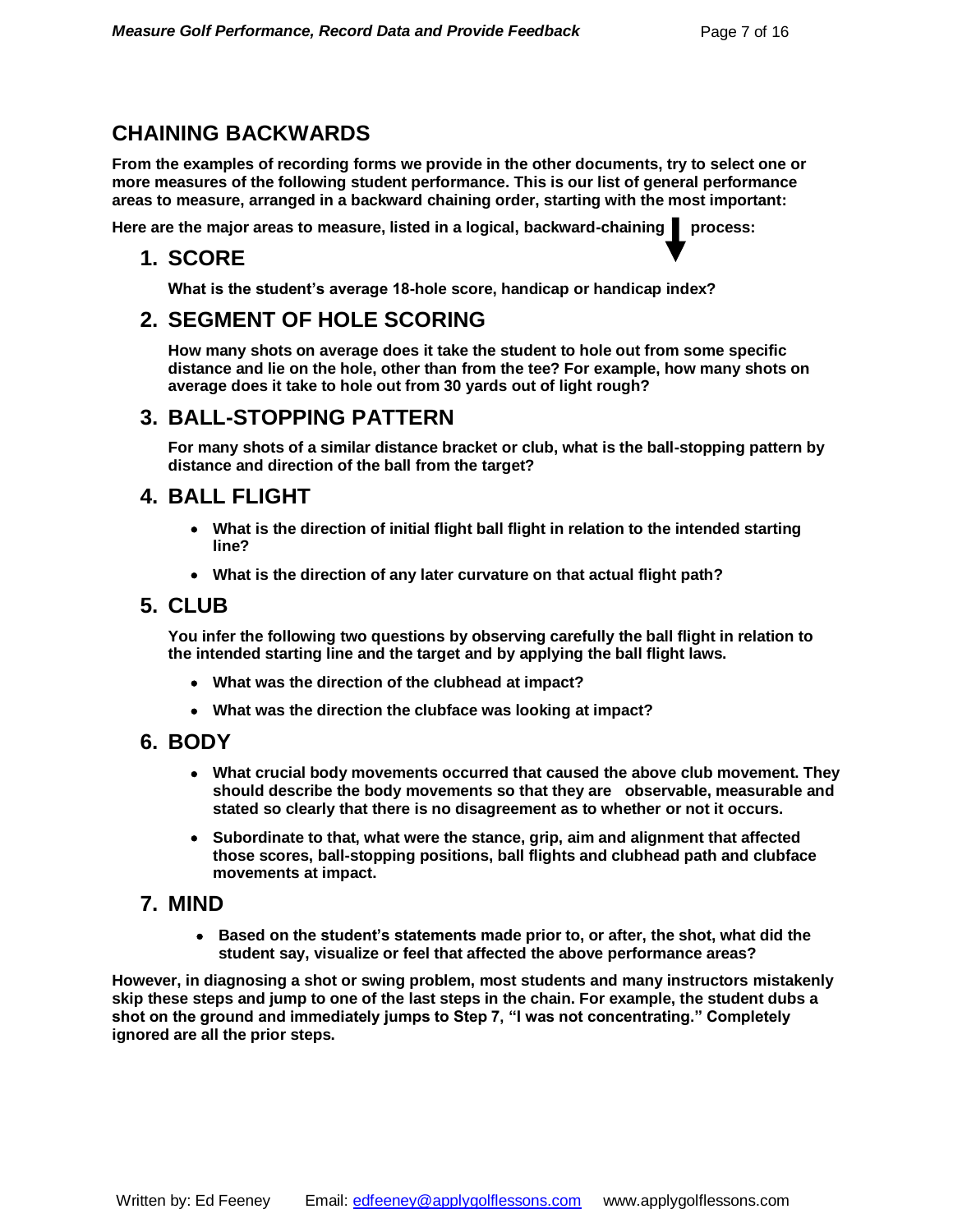### **WHEN SHOULD RECORDING DATA OCCUR AND WHO DOES IT**

**This should occur:**

#### **BEFORE THE LESSON STARTS**

**Measuring and recording performance should occur** *before* **the lesson starts to identify what the largest potential is for stroke reduction. It should also pinpoint the exact result, club movement, swing behavior, address position and thought process they wish to change.** 

#### **DURING THE LESSON**

**The students should record performance data** *during* **the lesson under the watchful eye of the instructors to learn data collection methods and to improve during the lesson.** 

#### **DURING SOLO PRACTICE AND ROUNDS**

**The student should record data during all** *solo practice sessions and rounds played,* **or a representative sample. The student reports this data to the instructor at the next lesson and after the lessons stop. Though data collection can become periodic, as opposed to continuous, the golfer should continue recording data for as long as the golfer plays the game.**

### **COMPARE THE DATA TO WHAT**

**Compare the present performance to one of more of these: (a) the pre-lesson performance data for this student, (b) an arbitrary goal you and/or the student set, (c) what amateur golfers average at various handicap levels or (d) what professional PGA and LPGA tournament golfers average as a group.** 

**It is not enough to look at the data the student collects from one round. Show longer-range trends from many rounds or practice shots on a graph, a table of figures, or some other graphic display.** 

### **IMMEDIATE FEEDBACK OF THE DATA**

**To be most effective, the data should be available to the student on an immediate basis. If it cannot be immediate, make the return of data rapid. If the player sees video of his swing in the pro shop after hitting 10 shots, that would be delayed feedback. If the player saw the video as he or she swings, which is now possible with some exotic equipment available indoors, the feedback would be immediate. In the latter case, the player can see and feel the move as he is receiving the feedback.**

**The accumulation of meaningful patterns of data permits** *feedback* **of it to the student on a rapid or, better yet, an** *immediate* **basis. For example, if the player finds through recording data that 10 of the 12 "first" putts missed the cup to the right, that player will probably make a correction on the remaining putts in the round.** 

### **DESIGNING A NEW RECORDING FORM**

**The recording forms we are supplying to you should be helpful for many common and important performance areas. In another document on this web site listing 16 or more forms, you can download any or all of them and make unlimited copies of them, see a completed example and read an explanation of why and how you should use each of them..**

**However, you may want to design your own forms in certain specialized situations. If so, design them so you and the student only record numbers, letters or symbols, such as arrows or tick marks.**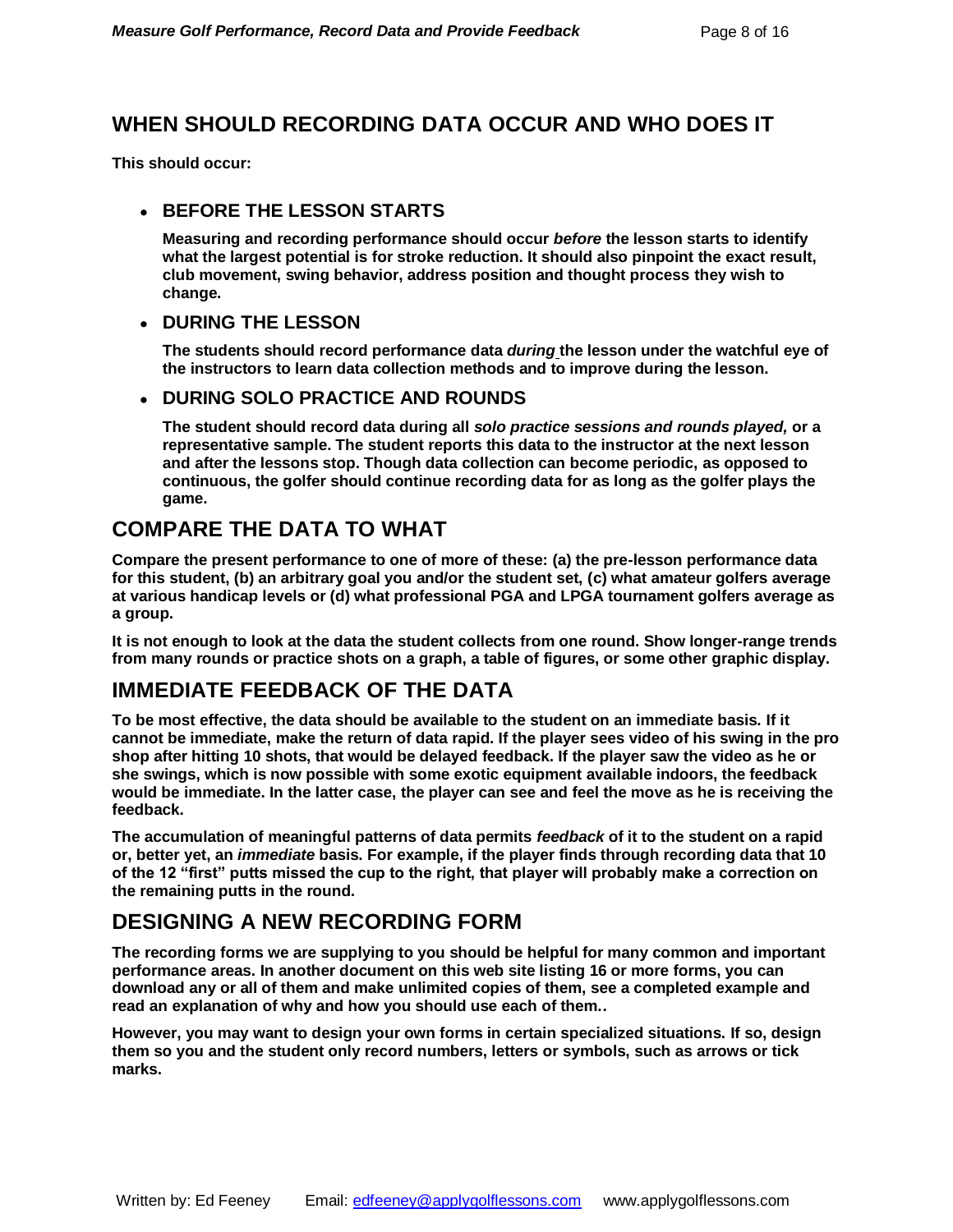**If you need to design a new one, here are some tips. You make recording data easier when you design a form that requires the person recording the data to merely enter a letter of the alphabet (Example: Y for Yes or N for No), a number, or a symbol, such as a tick mark or an arrow for shot direction.** 

**Once you have converted an observed performance into data, summarize the** *data* **into meaningful patterns for the player. You will normally summarize the data and calculate percentages and averages. For example, the percentage of putts sunk from a distance of six feet.**

# **SPECIFIC PROCEDURES**

#### **BEFORE THE LESSON STARTS**

**This section tells the instructor step-by-step the sequence for measuring and recording golf performance. The purpose is to start a student recording performance data and have the student continue it long term.**

### **1. MAKE COPIES OF ALL BLANK RECORDING FORMS**

**Go to our document that contains examples of 16 or more recording forms. Find the blank copy and make enough copies of it so that you always have some for both you and the student to use. This is helpful when you give unexpected lessons or make unplanned changes in the topic of the lesson. Particularly make enough copies of these forms with this name and form number: Aim and Alignment (Form 1), Ball Flight Characteristics (Form 2), Stopping Distance and Direction From Target( Form 9), Chip Shots Stopping Distance From Cup (Form 3), Putting Feedback Only Form (Form 14). Be sure to read the explanation for each form.**

**Place the copies in a secure case, folder or zip lock bag to protect against wind and wet conditions.**

**Office Depot has a plastic, low-profile clipboard that holds 100 paper sheets. It sells for about \$10. Becky Dengler, an LPGA teacher in Wilmington, DL has used one and can tell you if it was useful.**

### **2. DEFINE IN SPECIFIC TERMS ANY NEW PERFORMANCE**

**We already provide you with 16 or more recording forms to measure various performance areas. However, you may wish to add one we do not list. If so, here are some tips on how to** *describe* **the performance.**

**Describe the performance you wish to track in terms that are (a) measurable, (b) observable, (c) objective and (d) positive.** 

**For example, this statement meets those four characteristics: "At the finish of a full swing, the student should finish with the back foot at 90 degrees to the ground, resting it on the toe of the shoe, not the ball of the foot." This is measurable and observable. It is** *objective;* **that is, every observer will agree whether or not it occurs. Finally, it states the swing behavior you want in** *positive* **terms, what the student is to do correctly on the next swings, not what the student did incorrectly on past swings.** 

**Note that it is** *not* **a** *subjective* **description. If it were, everyone would interpret it differently. For example, a subjective description would be, "The student should have a "good finish position." No one would understand what "good" is or exactly what parts of the body are involved in the "finish position" or where to position them. Nor would you state how well you would rate the finish position on a scale of one to five, with five being perfect.**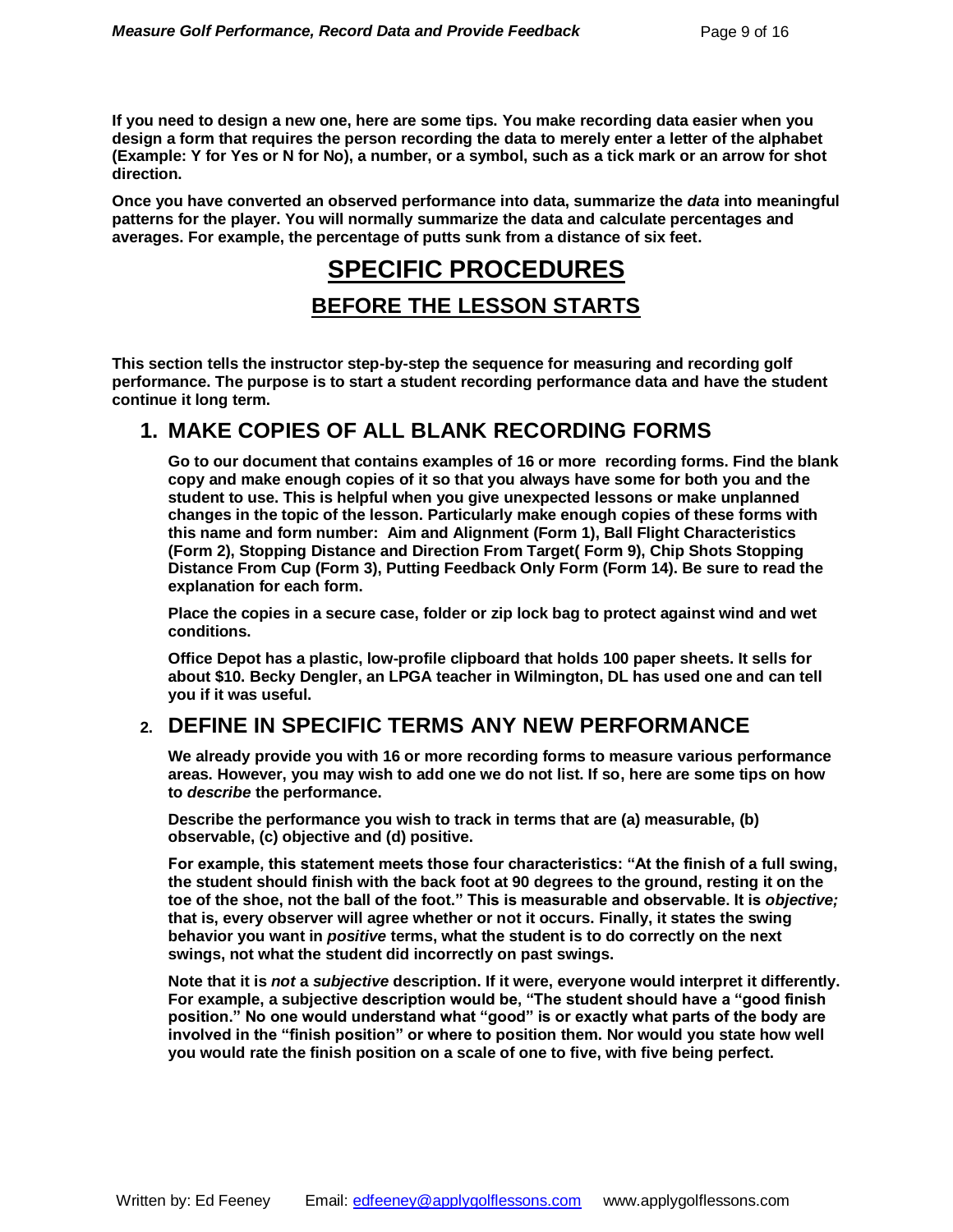### **3. EXPECT ALL STUDENTS WILL RECORD DATA**

**As is typical with many of us, you will likely go slow at the outset in introducing measurement and recording. However, you should aim to do it eventually with all students and all lessons.**

**If instructors ask students to measure and record their golf performance, what can they expect students to do?** 

**Instructors should not make a decision in advance that a student will refuse to record performance data. I found that when I worked on the lesson tee with instructors and their students, the instructors were usually pessimistic and incorrect in their prediction about whether the next student would record data.** *Expect all* **students to do it.** *Ask all students to record data.* 

**However, you must state the specific benefits the student will receive by recording data. In addition, you must prompt the student to do it when the moment arrives to do it. You should also provide positive consequences when the student takes the slightest action to do it.**

### **BEST PROSPECTS**

**Those managers and supervisors in business who see the benefits of measuring performance in their companies are candidates for recording data. They will agree with you strongly if you repeat a well-know management adage, "If you cannot measure it, you cannot manage it."**

**Those who want to play as well as they can on limited time often respond to this long-term measurement message, because they will play better than they would otherwise.** 

**Those involved in using numbers in their business, such as mangers, executives, accountants and CPA's are better prospects, as are mathematicians and scientists.** 

**Men and women who balance their family's checking account and know the value of measuring expenditures are natural candidates.**

**Parents who wish to encourage their children to excel in golf, perhaps to make a school team or seek a professional golf career, are excellent people to approach with this measurement message.**

**If the instructor makes a game of it with prizes and awards, younger children will respond well to measuring their performance to win a prize against other child or another team of children.** 

**The best prospects for** *long-term* **measurement of golf performance are those competing on school teams, attempting to qualify for one of the professional tours or improving their games in an attempt to qualify for a city, state, regional or national tournament.** 

**But do not limit your student prospects for recording data by approaching only the above types of prospects. Approach all of them.** 

### **4. WHO RECORDS THE DATA AND WHEN**

**For the student's** *pre-lesson* **performance, it is better to have a second party record the data. That is because the mere act of measuring performance makes the student more aware of error patterns, which sometimes causes the student to improve. That is a good result, but the purpose of pre-lesson measurement is to find out** *what it is***, not to** *improve* **it prior to the lesson.** 

**Therefore, the instructor, or someone trained and paid by the instructor to do this, such as a skilled junior player or a senior, can do the measurement. But having the students measure and record their performance is better than not having any pre-lesson data.**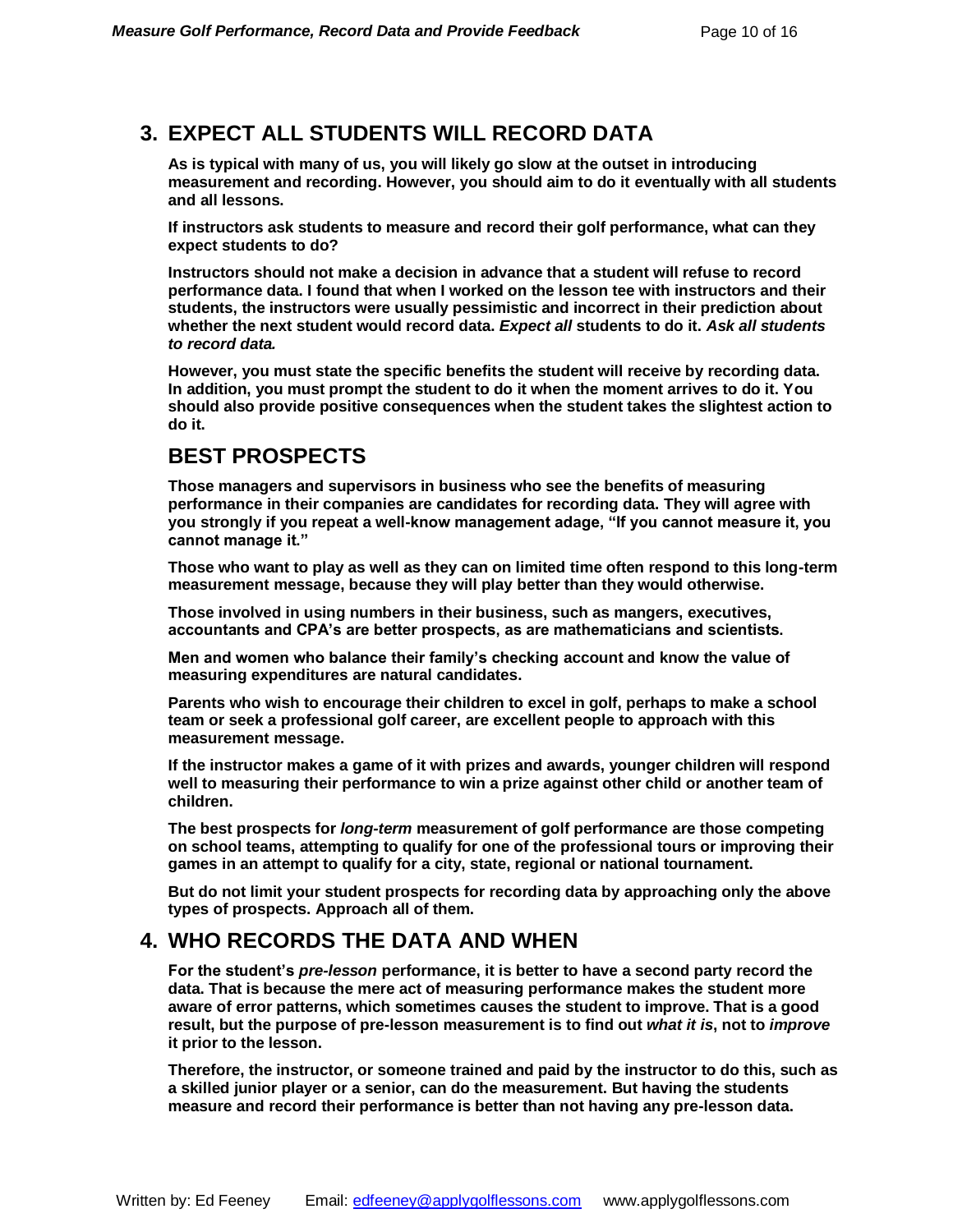**However, the** *student* **should do all of the recording of performance data during the lesson. This builds the student's knowledge of how to do this and provides practice in using the form and recording data. It gives the instructor an opportunity to observe whether the student does it and does it correctly. It presents a positive student behavior to the instructor, which the instructor can and should praise to make it more likely to reoccur.** 

**The student, of course, also records data during all solo practice sessions and rounds played.** 

**A golf coach at a famous university told me he has the relatives of the golf team members follow the players around the course and record the data, instead of the players doing it. It is useful to have relatives measure the team members performance and provide them with the data.** 

**What would be even better would be to provide it immediately during the round, rather than after the round. In that way, the player could still make a correction during the round. The players should measure their own performance immediately during the round. Some coaches allowed their players to record data** *after* **the round was over. They encountered opposition, because the task seems more time consuming when the players have to enter all the shots at one time.**

### **5. SELL STUDENTS ON BENEFITS OF MEASURING AND RECORDING**

**Here are the points the instructor should read or recall (possibly with brief notes) in selling the student on the need to record data on golf performance:**

**Tell the students that golfers cannot rely on their memory to provide an accurate impression of their performance in any part of the game. For example, can the student recall accurately what percentage of their 10-foot putts missed below the curve to the cup in the past year?** 

**Tell them these stories:**

- **A woman in the LPGA Hall of Fame and a former US Amateur champion who had not collected data thought she sank twice the percentage of six-foot putts for par than data Ed Feeney collected on her performance.**
- **A member of multiple U.S. Ryder Cup teams thought that 98% of the putts he missed that reached the cup curved on the high side of the curve to the cup. It was 73%. In addition, he missed 73% not on the high side, as he thought, but on the dreaded low (amateur) side of the curve.**
- **If they do not know what their performance is, imagine how it is for the rest of us.Tell them the problem is that during a round, each successive shot is at a different distance to the target, with a different club, lie and result. Computers can accurately sort all of that, group it in a split second and spit out a table or colorful graph, but our minds cannot.**
- **State that Ed Feeney has over 50,000 case histories in business and sports combined. In about 80% of the cases, the individual overestimated performance, often by gross margins.**
- **That is why we need to measure performance, record it, accumulate the data and summarize it.**

### **6. NO FORMS? USE SCORECARDS OR BLANK PAPER**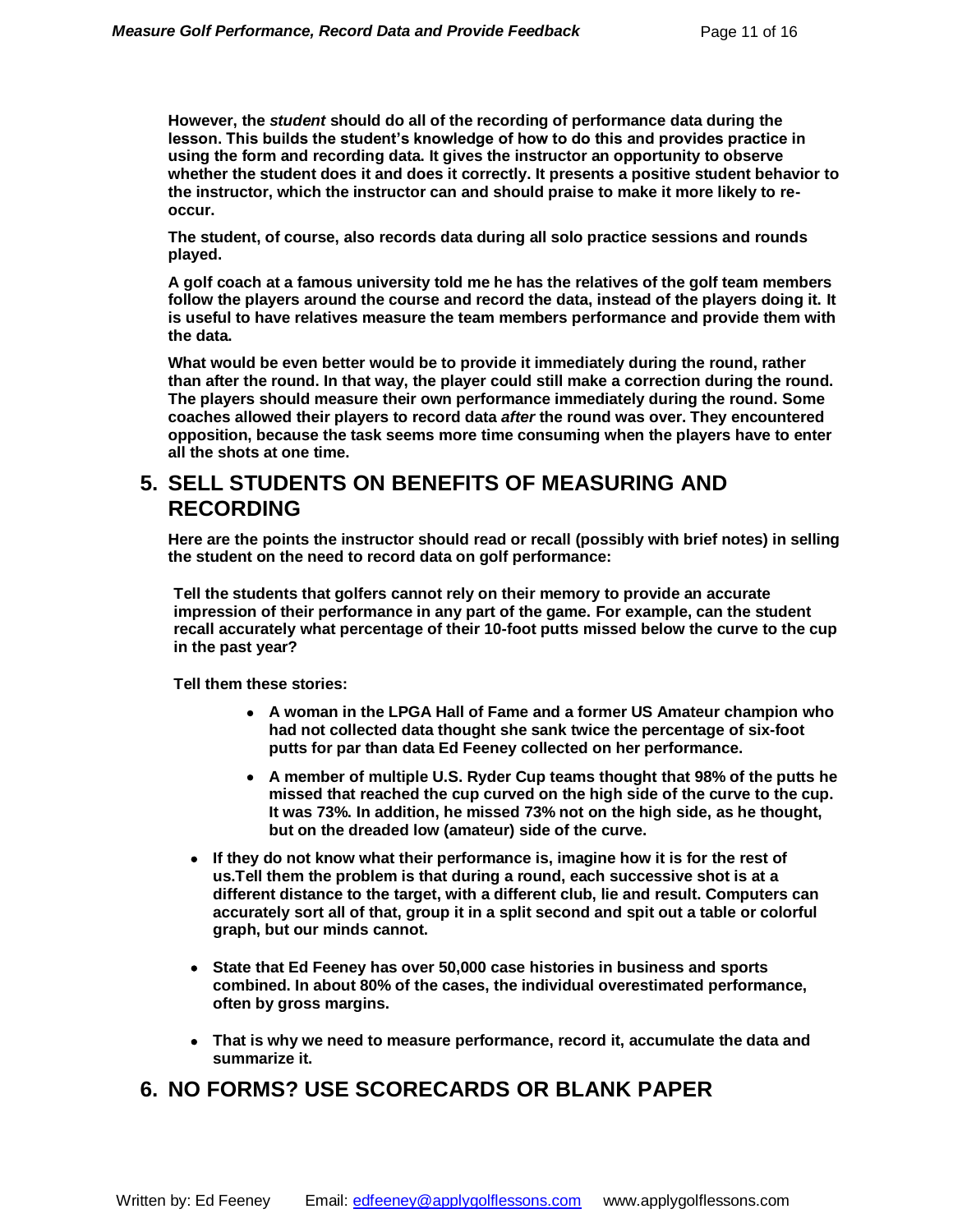**There will be situations when you unexpectedly give a lesson and have no forms. In such cases, use a blank scorecard, a piece of paper and draw a form on it. The important point is to record the data, not necessarily to make it look neat.** 

### **7. WHAT STUDENTS ARE LIKELY TO DO**

**If you follow the methods under the previous heading, you can expect virtually all students to measure and record data during the** *lesson***, though they may need considerable prompting and reinforcing to begin to change this behavior. If you explain the benefits to the student for measuring performance, the majority state they like those potential outcomes.** 

**However, measuring performance is a slight bit of work, which is a minor negative. However, when the student experiences the benefits of measuring performance and you reinforce any positive behavior on their part, it usually overcomes the disadvantage of additional work.** 

**During a lesson, they will record data if you provide them with a form, a pen and a verbal prompt to record data on the previous shot. If you reinforce them each time they record data, that behavior will increase in frequency. To start with, you will have to do considerable prompting and reinforcing to jump start their recording behavior.**

# **SPECIFIC PROCEDURES**

#### **DURING THE LESSON**

### **1. EXPLAIN HOW TO FILL OUT THE FORM**

**Carry a completed copy of the form and possibly the explanation for it, especially for any abbreviations. Demonstrate how to fill it out and observe closely what the student enters, especially at the start.**

#### **2. PROMPT THE STUDENT TO RECORD DATA DURING THE LESSON**

**To begin to change the student's behavior:**

- **Prompt the student to measure or observe the ball, club and swing accurately and record data immediately after the shot on one of our recording forms. Since it is a new behavior, they are most likely to forget to do it after some shots. Just prompt them again to do it and reinforce them when they do, even when you prompted it.**
- **Have the student record data at the outset of the lesson. In this way, you can train the student and prompt a correction. Be sure to reinforce any positive recording behavior and any improved swing or result by giving praise, smiling, making a gesture of approval and commenting in an enthusiastic voice.**
- **Issue the verbal prompt, just seconds before they are to do it during the lesson. Keep prompting them to do this until they do it without a reminder. Then** *gradually*  **reduce the percentage of shots that you prompt them in advance to see if they do it after every shot.**

### **3. RECORD DATA IMMEDIATELY AFTER THE SHOT**

**The student and the instructor observe the performance and one of them records the data**  *immediately* **after the shot or a few shots,** *not after the hole or round* **or a large number of shots in the practice area.**

**The observer records the data immediately for three reasons.**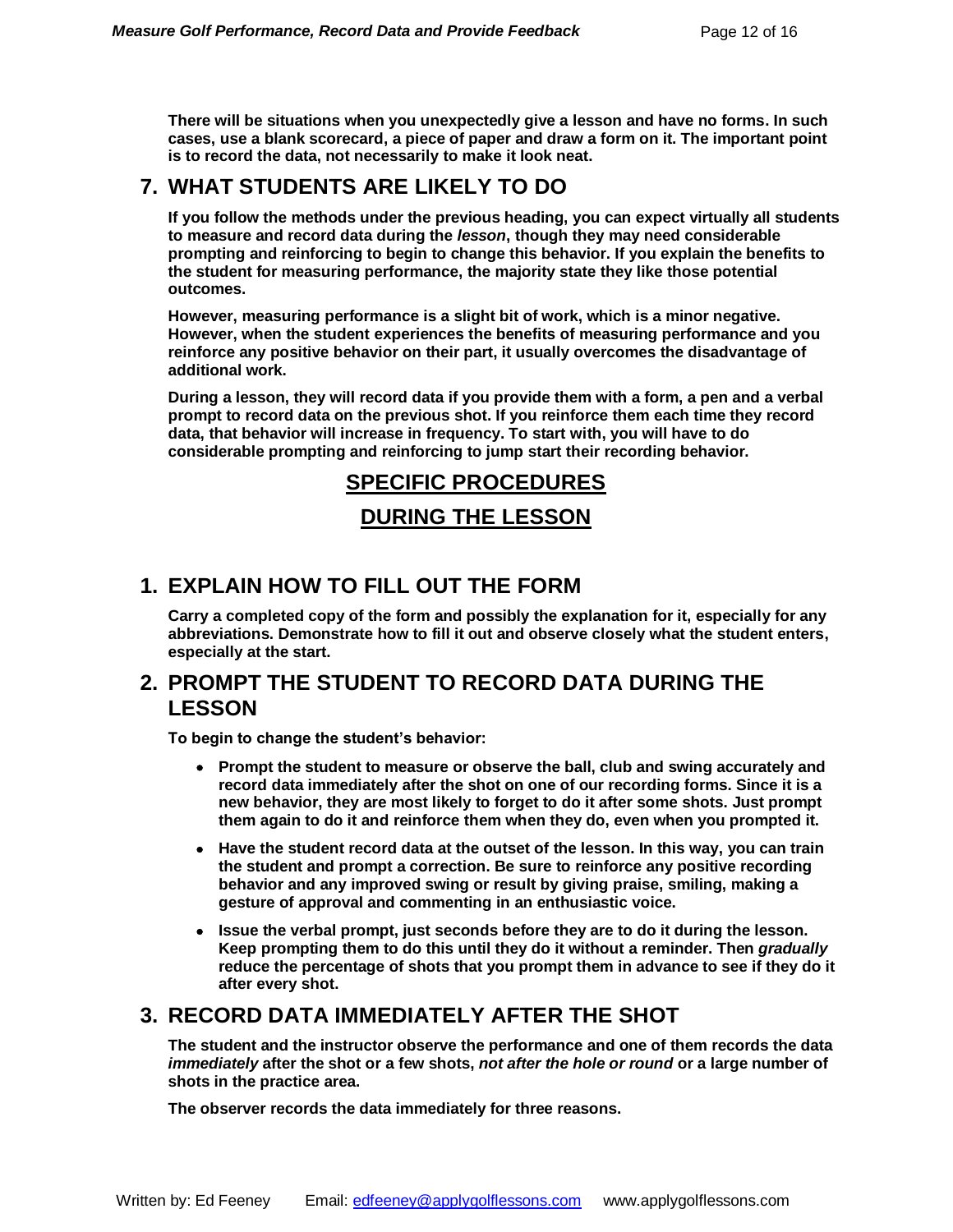- **This reduces the proven tendency to make error entries when one tries to recall and record multiple shots at one time.**
- **The student is more apt to improve faster because of an earlier awareness of the error pattern.**
- **It is easier to record data during the many waiting intervals that occur in a round while another player hits a shot or you are riding in the cart or walking. If you wait until the round is over, when the number of shots to enter now ranges from the 60's to over 100, it is too easy to say, "It is too much work to record all of my shots now."**

### **IF THEY DO NOT WISH TO RECORD DATA, TRY THIS**

**If you have a student who does not record data, try the following experiment. Have the student hit at least 10 shots, preferably 20 or more. Instead of the student recording data on each shot, you do it.** 

*After* **the student finishes, hand them a form or blank piece of paper and ask them to write what they remember of their shots. That could be the number of shots that took a specific ball-flight direction (How many started to the left and curved right?). Or how many putts stopped short of the cup, missed right of the cup? How many missed putts that reached the distance of the cup rolled on the low side of the curve? If the student says he or she does not know - and you do, it might spotlight a benefit to the student for recording data.**

**Another tactic is to ask the student to hit 20 shots and afterwards ask the student to try to recall the data on each shot, or the cumulative total for all 20. If the student has trouble recalling that data, and they should, make a tactful pitch for recording the data, instead of relying on memory.**

### **4. IF NO RECORDING OF DATA, COUNT ALOUD**

**If the student does not wish to record data during a lesson, then the student should count it aloud and attempt to recall cumulative totals. For example, if the student has been chipping short of the cup, you might have the student count aloud after each shot how many are short and, separately, how many are long. "OK, that is now 8 short and 3 long."**

**Announcing it aloud and accumulating the totals without making a written record has its limitations. The student may suddenly forget the running total in the middle of hitting the shots, The student will usually not retain the totals long term and, thus, will not be able to analyze accurately whether she is improving or not and by what degree. Finally, few students can accumulate accurately multiple results on the same shot. However, this is better than not stating it aloud, because when the student is silent, you cannot tell if the student consciously noted the result.** 

### **PRAISE THEM FOR ANY OF THE FOLLOWING**

**If the instructor is enthusiastic and specific in praising the student for recording performance data, studies show that the amount of recording behavior tends to increase. Here is what the instructor should look for and praise when it occurs. If it does not, prompt the student to do it just before it is to occur and state the potential benefits. One prompt is to hand the student the recording form and a pen.**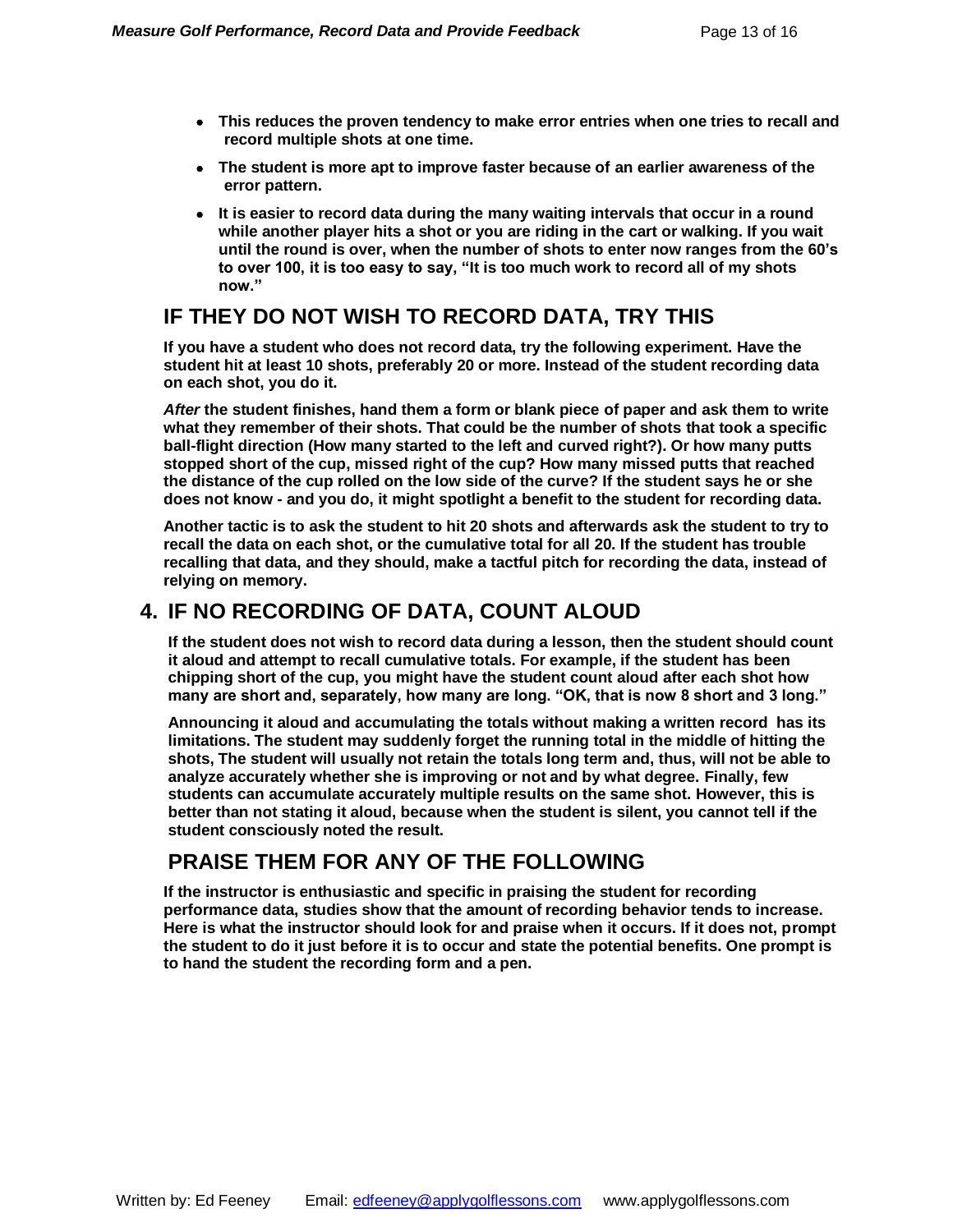#### **WHAT RECORDING BEHAVIOR TO REINFORCE**

**Comment favorably about it, smile and demonstrate by voice and gesture that you are pleased whenever the student:**

- **Records any performance, even when you prompted it.**
- **Initiates the recording after a shot without you prompting it.**
- **Enters some or all of the data correctly.**
- **Makes the entry immediately after the shot.**
- **At the end of the lesson, places the completed and blank forms in the golf bag, protected within a zip lock bag, so as to be readily available at solo practice sessions and rounds played.**
- **After a prompt from the instructor in advance of the lesson, the student brings the blank forms to the next lesson in the golf bag.**
- **Tells or shows you the student recorded data when practicing or playing without you.**

#### **THE STUDENT TAKES A POSITIVE ACTION USING THE DATA**

- **Reports, sends or gives you data after solo practice or a round.**
- **Notices an error pattern she did not recognize before.**
- **Asks for a solution to that newly recognized problem.**
- **Improves her performance because of collecting data.**

### **5. RAISE AND/OR ANSWER THE OBJECTION: RECORDING INTERRUPTS THE LESSON**

**Instructors and students sometimes complain that recording data takes time. It is a bit like the objection drivers have to seat belts: It takes time to buckle and unbuckle the seat belt every time you get in and out of the car. It is a nuisance on short trips. True, but seat belts save lives and injuries. Besides, most accidents occur within a mile of one's home.**

**Remind the student that life is full of tradeoffs. Recording data does take time, but very little. Writing a tick mark, number or letter on a piece of paper or form is a small price to pay for identifying an unrecognized problem and improving long term.**

# **SPECIFIC PROCEDURES**

#### **AFTER THE LESSON**

### **1. FILE THE DATA ON HOW THE STUDENT PERFORMED**

**The instructor should file any completed recording forms or a copy of them in a folder for each student. In helps to refresh the instructor's memory of what they were working on. For students who have worked with the same instructor for a number of years, it is useful to remind them of how much they have improved. If they have not improved, it is a signal that one or both of you needs to change something.** 

### **2. RECORD DURING SOLO PRACTICE AND REPORT IT**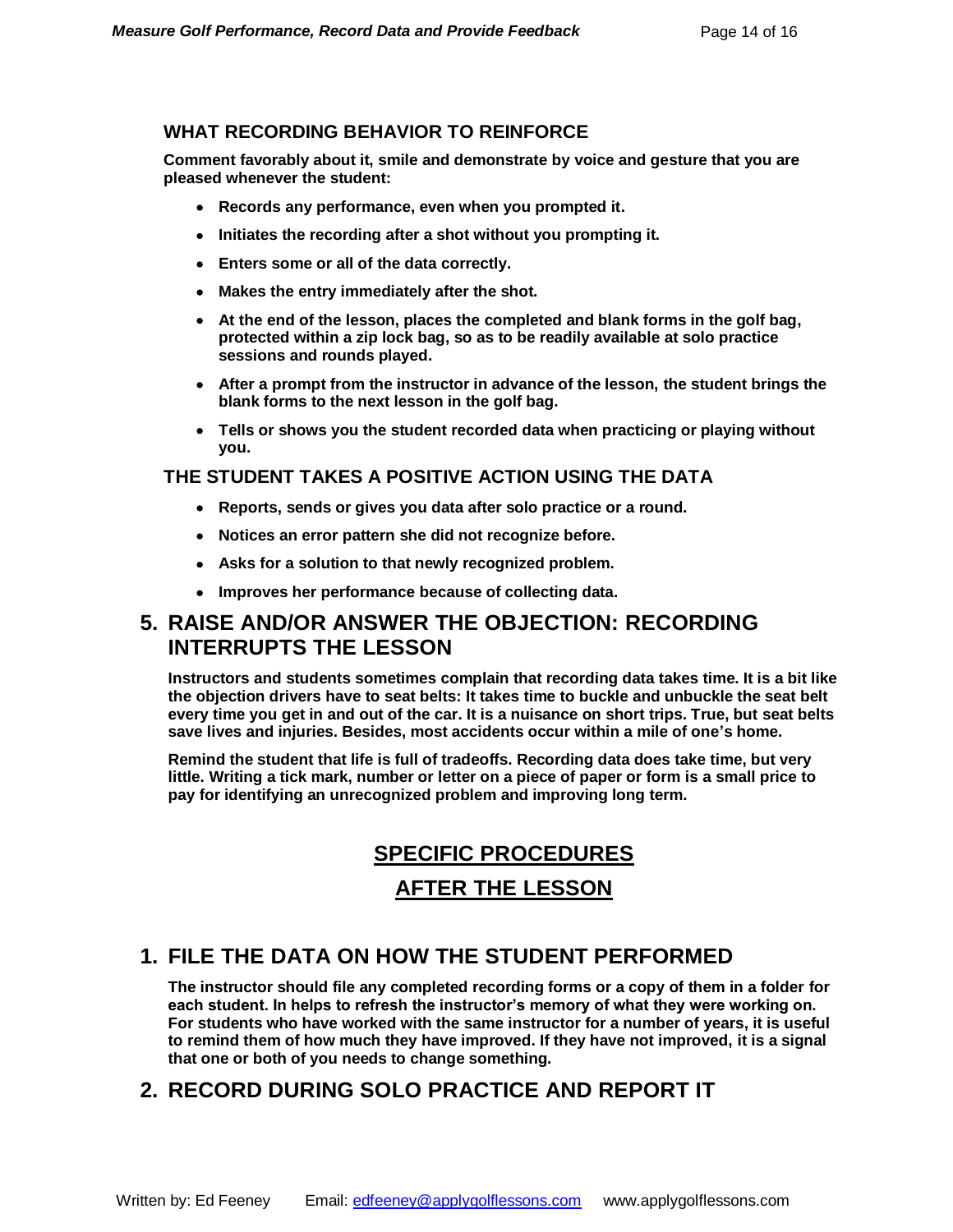**During the lesson, always ask the student to record performance data during solo practice sessions. State the benefits of doing so and provide them with a recording form. Tell them to bring or send the form to you after each solo practice session. You will get a higher percentage of them to do it if you remind them again in person or by phone or e-mail prior to the first solo practice session. React immediately and positively to any forms the student submits, regardless of whether or not they immediately improve performance.**

**If you do those things correctly, most students will fill out a data collection form during solo practice sessions. However, you must prompt the behavior of recording data, remind them multiple times and reinforce any positive talk or action.**

**However, if you do** *not* **ask them to do this or praise them for doing it during the lesson, the odds of them doing it again drop substantially.**

### **3. RECORD DURING ROUNDS PLAYED**

**Again, you will cause more students to measure performance during rounds when you are absent if you ask the students to do it. Tell them in advance you will ask for it at the next lesson, suggest that they fax, email or give it to you soon after the round. Praise any good student behavior that occurs.** 

**If you play a few holes with them, prompt them to begin recording data and praise them when they do, you will be more successful in having them record data on the course during a round.**

**Avoid giving them too much to record at the outset. It is better to have them collect data initially on only one part of their game and later expand it gradually to other parts of the game.**

### **4. RECORDING AND REPORTING AFTER THE LESSONS END**

**Students will perform better long term if they measure their golf performance for the rest of their playing careers. Instructors should encourage them to do so. However, as in other activities, such as in improving their knowledge for a business career, many people lack the ambition or time to make the effort.** 

**You may also suggest that the student measure performance** *periodically***, as opposed to continuously, for the rest of their playing career. You should tell them that measurement and feedback almost always leads to improved performance. However, when people then**  *stop* **measuring for a period of time, my research shows that performance usually goes back to, or near, the level it was prior to the start of measurement.**

**A professional tournament player could ask the caddy to provide data periodically without telling the golfer what part of the game the caddy was recording data. This is because performers tend to do better when they know measurement is occurring, particularly when that person who is recording is likely to comment favorably on any improvement.**

### **5. CONVERT A STUDENT TO LONG-TERM MEASUREMENT**

**It is not easy to get students to measure and record their performance long term. But the practice will grow as golfers realize it is a smarter, more effective, less expensive and longer lasting solution than what they have attempted in the past. Here is what you can do to make it more probable some of your students continue to measure and record long term:**

 **The students must perceive that the** *work* **in measuring performance in various parts of their games is more than offset by the** *benefits* **they receive from the improvement that activity produces. You must point out the linkage between any resulting improvements they produce in their game and the cause of it: measuring performance and obtaining meaningful feedback.**